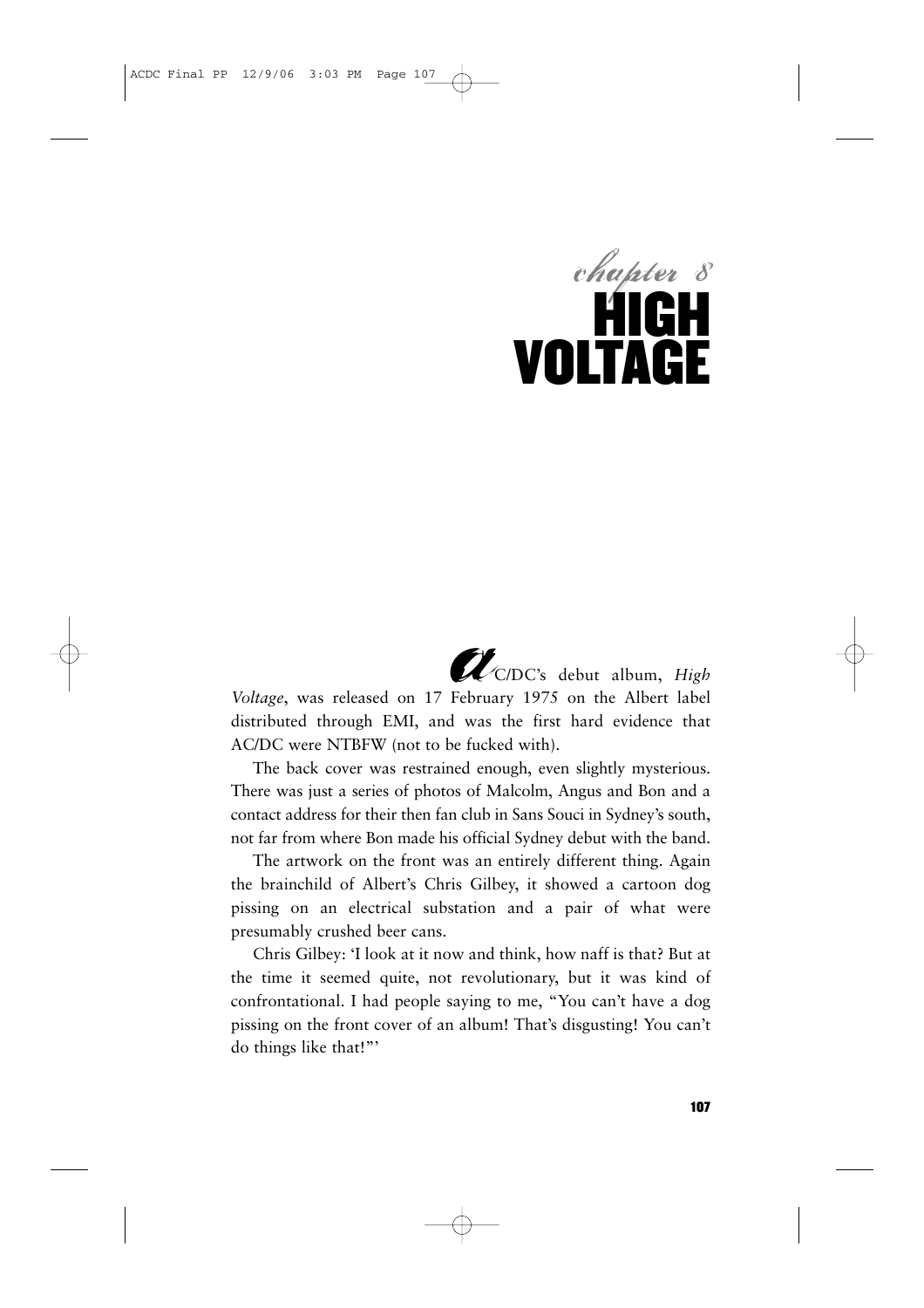Commercial artist Paul Power was working at EMI in Sydney and put himself forward to handle the cover art with the assistance of fellow EMI artist, the late Paul Winter.

Paul Power: 'I recall a few people in higher positions who were giving me shit about my lack of taste in rendering such offensive album cover art. I nearly told the three nameless EMI honchos to get fucked. I was under a lot of pressure. I thought I'd nailed what the band was about. I was about to get fired, I could feel it, when who should turn up? Bon Scott! I guess he heard the fiasco in the hallway. He put his arm around me and said, "Isn't this great? You've really caught what the band is all about! I love it!"

'The three execs were gobsmacked! You could have heard a pin drop! Bon said to them, "I'm taking Paulie out for a beer. You don't mind, do you? I mean, artwork this fucking good should be rewarded, right?" The three execs mumbled, "Right." We waited until we were outside EMI and laughed our arses off. He saved my job and the *High Voltage* album cover.'

If the cover of *High Voltage* set AC/DC well apart from the cleancut pack of the day, what was inside the album sleeve in tracks like She's Got Balls — the song about Bon's ex-wife — represented an even more brutal act of division.

'She's certainly got balls,' Bon told Sydney radio station 2SM in February, 'she got mine for a long time.'

Stick Around was another insight into Bon's love life at the time, his inability to hold onto a woman for more than one night and his failure to understand why.

'I got a good song out of it,' he told 2SM. 'They still leave. Now I sing it every night in bed.'

Show Business was a preview of what was to come from Bon about life on the road, while Little Lover, a song Malcolm had been toying with since he was about 14, was originally called Front Row Fantasies but was changed to protect the innocent. And the not so innocent. After all, Bon wrote the lyrics about Angus, 'the most prominent littlest lover that I know'.

Like Baby, Please Don't Go, Love Song — as it's called on the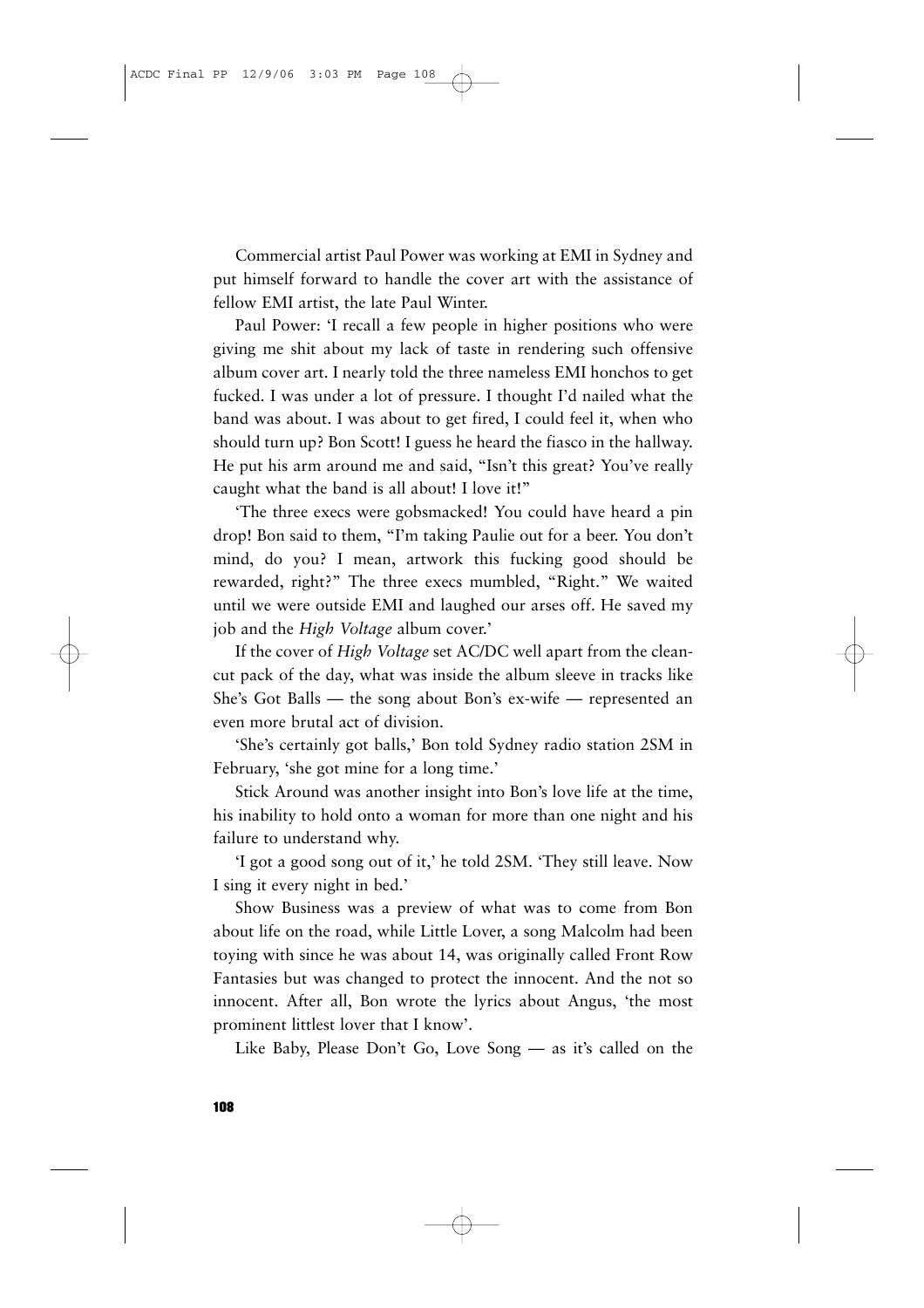album — dated back to Dave Evans' time with the band and was originally known as Fell In Love. Bon had rewritten the lyrics. George Young and Harry Vanda lit up when they first heard it, believing it could do what the 11-minute epic Evie had done for Stevie Wright.

'We're not entirely debauched,' Phil Rudd told 2SM about Love Song in a rare interview grab. 'We've got our soft spots, y'know.' 'Speak for yourself!' Bon fired back.

Interestingly, the single was called Love Song (Oh Jene) thanks to a spelling mistake. It was to have been Love Song (Oh Jean).

*High Voltage* was launched at the Hard Rock Café in Melbourne on 19 February. Admission was one dollar, or free with 'an AC/DC eyeshade', a sun visor-type fashion accessory inexplicably popular at the time.

By that stage, Bon had shaved his hair short, as a large portion of the band's audience in Melbourne were Sharps. He thought that if he couldn't beat them — well, not all of them at once, anyway — the next best thing was to adopt at least part of their look.

Not that he or anyone else in the band was scared. In fact, a fight one night at the Council Club Hotel between the band's road crew and the notorious Heidelberg Sharps ended in a clear victory to the AC/DC camp.

As far as friend John Swan was concerned, this tenacity, particularly of Malcolm and Angus, was very much in keeping with the old line that it's not the size of the dog that counts, but the size of the fight in the dog.

'The boys — Malcolm and Angus and Bon — would come off the stage because some idiot had fucking thrown a bottle or was abusing Bon, and we were at the side of the stage and they've gone straight off the stage into it. They're not the tallest guys in the world, they're not the best-built guys in the world, but I tell you what, don't fucking upset them. You wouldn't think there would be very much fight in them but . . .'

Shortly after the album release, bass player Paul Matters joined the band, following the recommendation of George Young, who had seen him perform with Newcastle outfit Armageddon.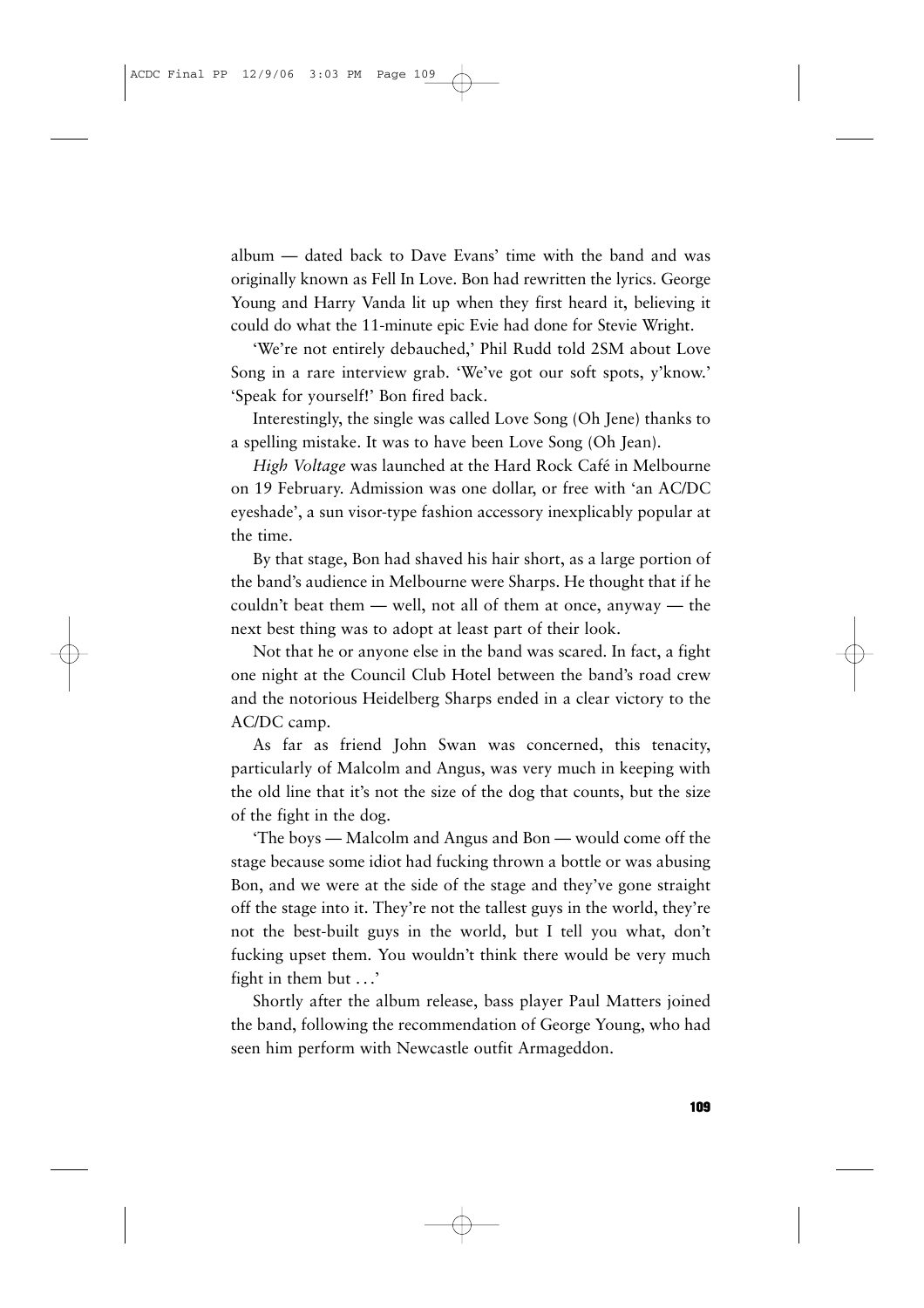Given that AC/DC's record company Albert's were based in Sydney and the city was yet to fall to the band's assaultive charms, a reception was held there for the release of *High Voltage*, followed by a string of proud homecoming nights at Chequers.

But when the album's first single, Love Song (Oh Jene) backed with Baby, Please Don't Go, was released on 3 March it was still Melbourne and Adelaide radio that registered the bulk of the attention — but for Baby, Please Don't Go rather than the more hearts-and-flowers, prog-rock-styled Love Song.

It peaked at number 10 on the national charts the following month, and it was on the back of this success that the band made their first television appearance outside of 'Countdown', playing Baby, Please Don't Go on a telethon appeal in Melbourne.

In early March, Matters was sacked after just a few weeks and George again filled in on bass. By that time a trip to the UK was in the planning stages and the band went back into Albert Studios to record a new single.

They had loved the title of their album for its imagery and its energy and felt that it represented everything AC/DC stood for, so they decided to take it one step further and write a song called High Voltage. Albert's Chris Gilbey didn't know whether to laugh or cry.

Chris Gilbey: 'I remember after we'd started marketing the album and it was doing very well, George and Harry came in and played me this rough mix they had of a song called High Voltage. I said, "For Christ's sake, guys! We've got the album out called *High Voltage*, now you're bringing me a bloody song called High Voltage! It's too late to pull the album, add another track, there'll be a lot of disappointment blah blah blah." So I was thinking, well, what the hell are we going to do?'

Despite Gilbey's concerns, High Voltage would be released as a single. George played bass on the recording but, as good as he was, it wasn't a long-term solution, so auditions were held at Lansdowne Road.

The missing piece they were looking for arrived on 16 March. His name was Mark Evans. Having grown up in the no-nonsense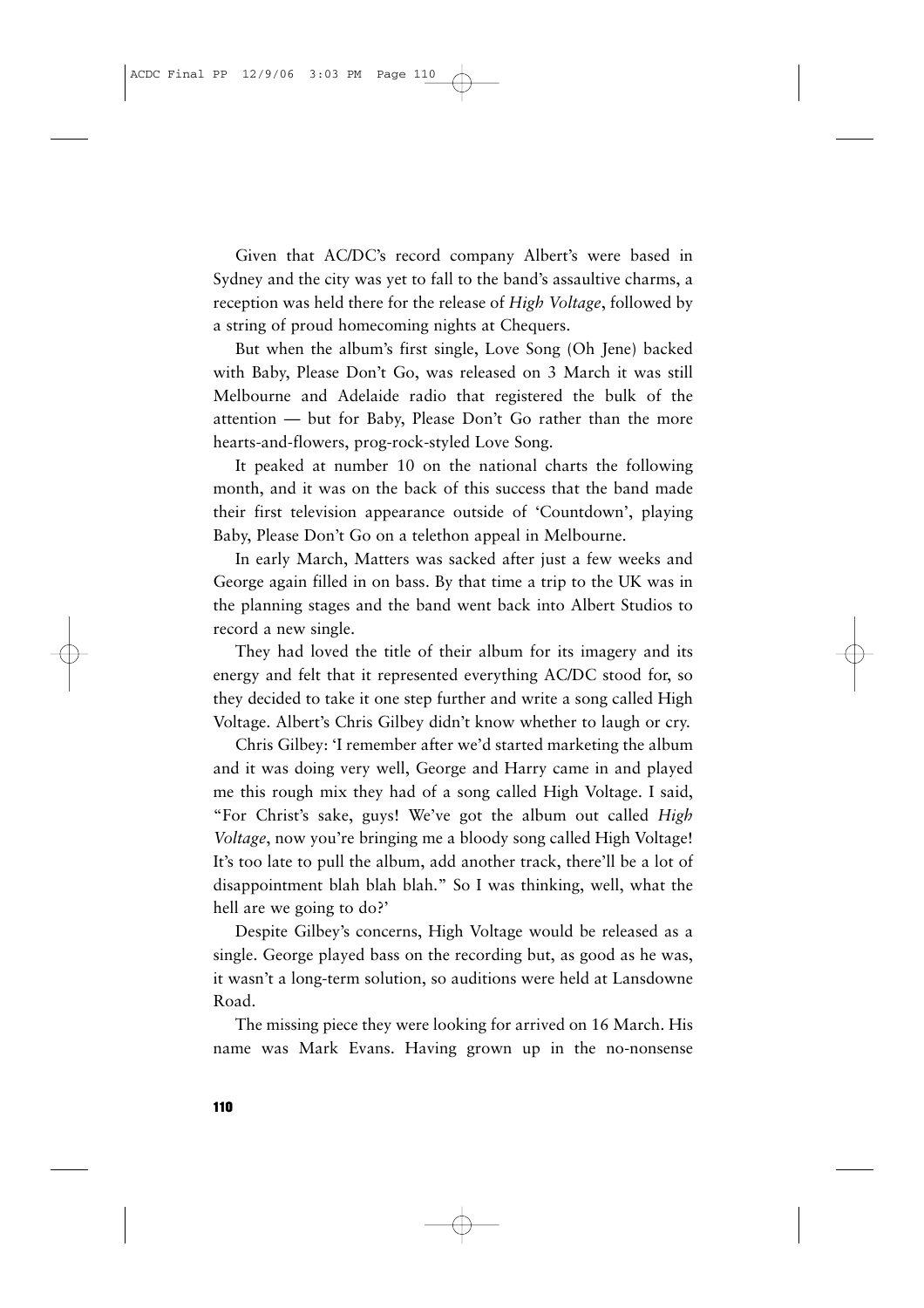Melbourne suburb of Prahran, 18-year-old Evans' background was perfect.

Steve McGrath, a roadie with AC/DC, tipped him off that the band were looking for a guitar player. Evans knew of the group, having seen them on 'Countdown', and went down to meet them.

It was a Saturday and Evans was given a tape of the *High Voltage* album to listen to so he could prepare himself for his audition the following day, which, he discovered, was for a bass player not guitarist.

It didn't really matter. He had begun playing guitar when he was 14, before switching to bass at the age of 17. Even though he had little more than 18 months' bass-playing experience under his belt, it was a role he was comfortable with.

After his audition, Evans went to the Station Hotel and had a fight with a bouncer, which resulted in him being barred from the hotel. The following Tuesday night, when he went back to see AC/DC play, security not surprisingly enforced the ban from two nights earlier and wouldn't let him in. Bon, who Evans had never met before, went in to bat for him. What Evans didn't know when Malcolm told him AC/DC were playing at the Station that night was that he had already been chosen as the new bass player in what was his first serious band.

The timing of the gregarious Evans' arrival couldn't have been better for his own career or for grounding the band with a solid line-up. And with Evans on board, Malcolm, who, like George, had played bass from time to time over the past few months, could move permanently back to guitar. AC/DC were then able to present a unified front for their legendary 23 March appearance on 'Countdown' performing Baby, Please Don't Go.

The band ran through the song at rehearsals, then Bon disappeared right up until the taping of the show. At the last minute he emerged dressed as the planet's most disturbing schoolgirl. Hilariously funny as he looked — the perfect 69 opposite to Angus in his schoolboy suit — there was something strangely threatening and dangerous in Bon's manner and actions.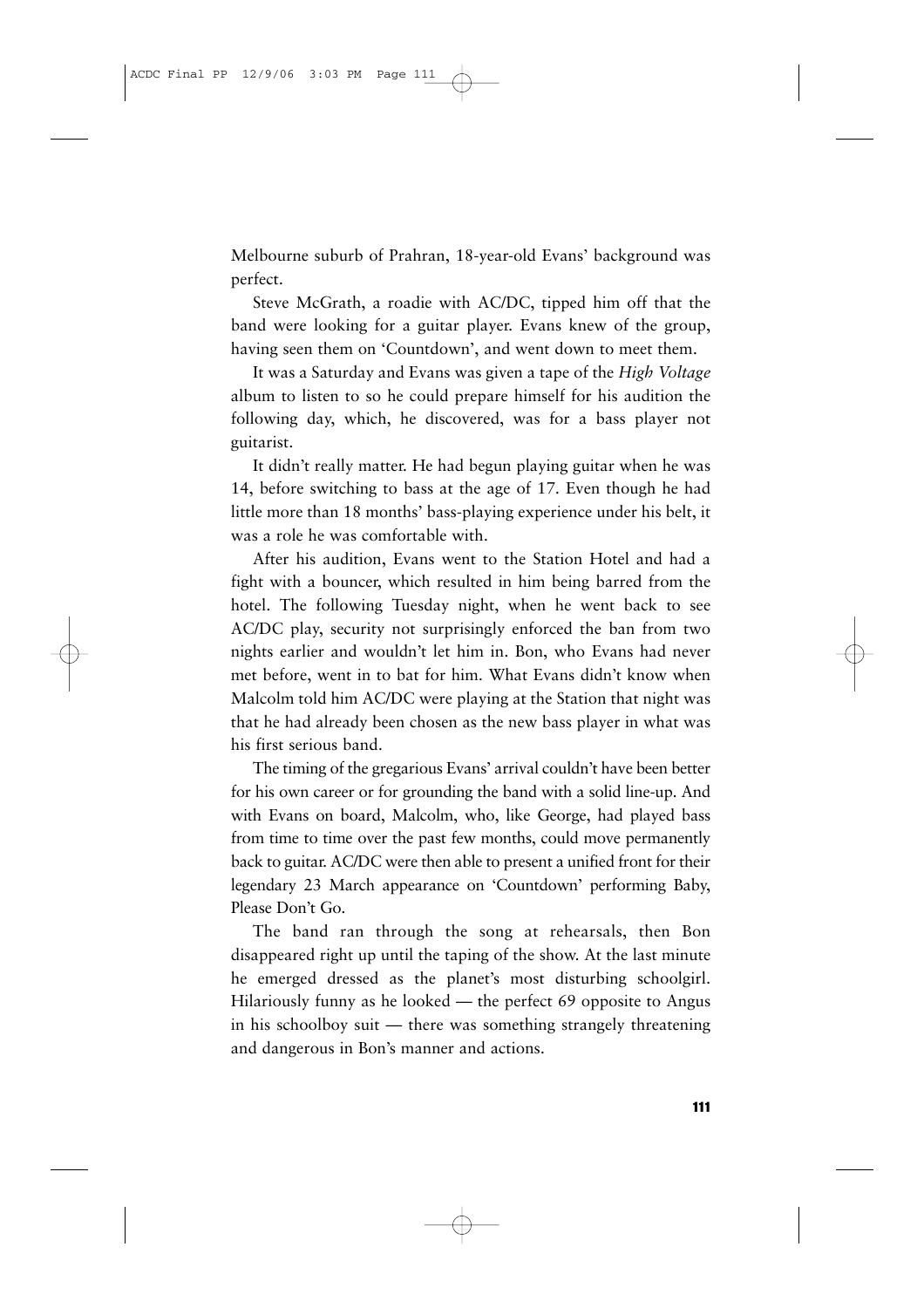Sunday evening family television would never be the same again, and all to get a rise out of 'Countdown' host, Ian 'Molly' Meldrum.

Angus: 'Bon came up with the idea. He thought, well, I'm going to shock! So he went out and got that schoolgirl thing. Bon thought, well, if we come along and be who we are, he [Meldrum] will just walk away [thinking], "Oh yeah, ho hum!" But when Bon showed up like that, he just went nuts!'

Billy Thorpe recognised a lot of what he used to do in some of Bon's antics.

Billy Thorpe: 'We used to have beer drinking competitions and wet T-shirt contests with jugs of beer and people pouring beers over their heads. It was all about alcohol. I used to get away with murder and Bon watched what worked, like we all did — like I stole it from [Johnny] O'Keefe. So I saw a lot of myself in Bon. Once again, I'm not saying that Bon Scott came out of Billy Thorpe, but I definitely was an influence on him, as were other people.'

Follow-up performances on 'Countdown' — which between November 1974 and December 1976 would see them appear on the show no fewer than 38 times, either in person or on video clip were less outrageous but no less theatrical. It was all about making maximum television impact, so 'Countdown' appearances were quite deliberately made into events.

While his schoolboy outfit was the most favoured for live work, for one appearance on the show Angus was transformed into Super Angus, for another a pilot in a home-made plane. Most memorable — apart from Bon's schoolgirl get-up — was Angus dressed in an impossibly hot gorilla suit in a cage, being dragged along by Bon dressed as Tarzan.

'Countdown' producer and director Paul Drane recalls:

'Before the show started we got Angus into the gorilla suit and in this cage, which we elevated up above the audience into the lighting grid before the audience came in. He's suspended up there inside this gorilla suit — which would not have been all that comfortable, I shouldn't imagine — with his guitar, and being really, really quiet. The other guys are somewhere on the studio set.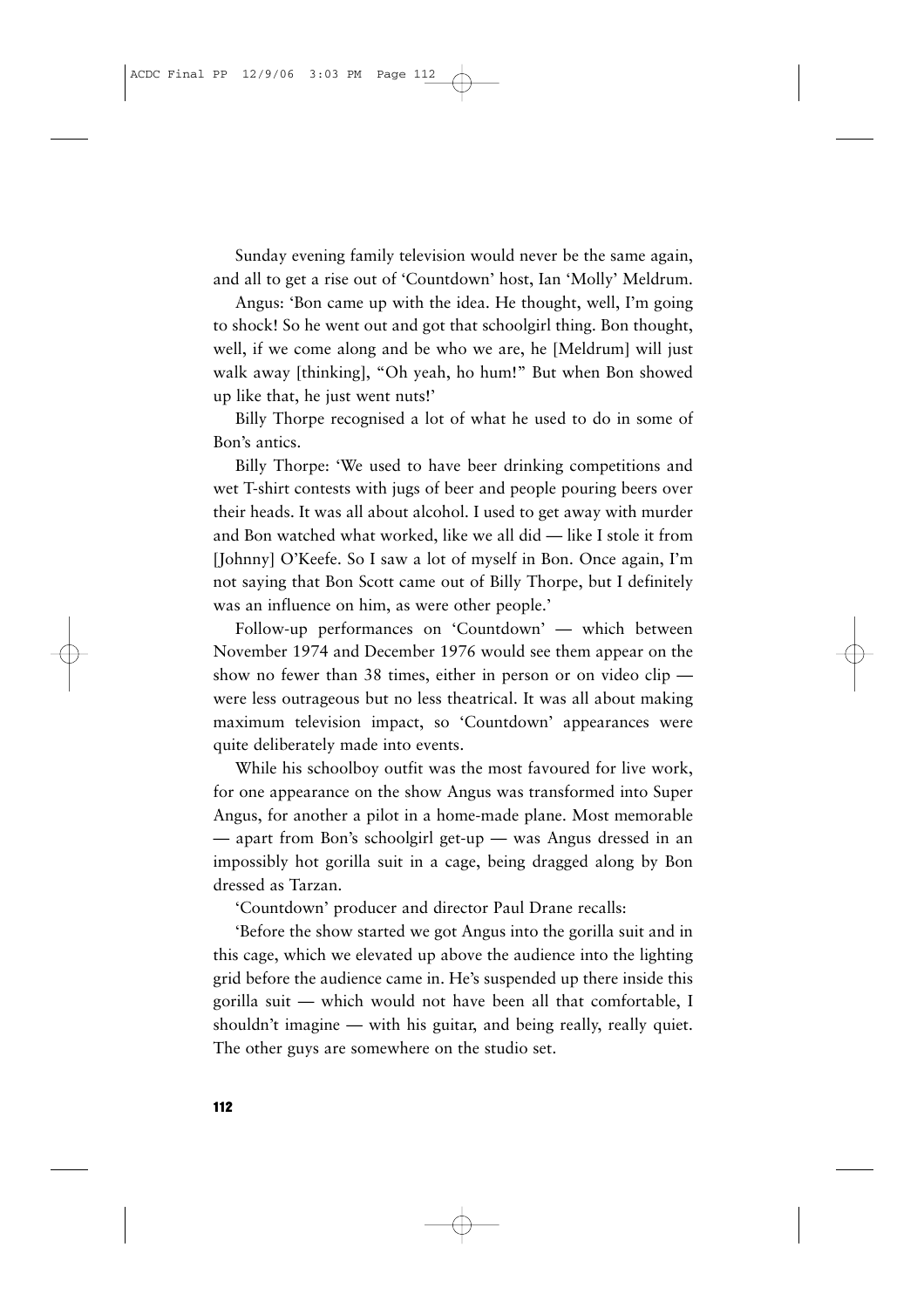'So the audience came in and they didn't even know Angus was there. And we dropped him down into the crowd after the intros so he'd probably been up there for nearly half an hour — and they just went absolutely berserk. It was just incredible.'

At that time, theatrics weren't confined to the band's 'Countdown' appearances. Michael Browning virtually had an inhouse carpenter at the Hard Rock Café, who was able to knock together almost any idea that sprang into their minds.

One week it was a huge spider web made of rope and Angus would do a Spiderman routine, or Bon would come out as a spider in a suit with multiple arms and legs. On another occasion, there was a telephone booth on stage in which 'Clark' Ang was meant to transform himself into Super Ang. Bon put a stop to that and locked Angus in, or perhaps the door simply stuck and Angus couldn't get out.

All these ideas fitted comfortably with the very era Angus' schoolboy suit came from.

'Just being in high school [was the inspiration for these theatrics] and, believe it or not, watching Bugs Bunny, Road Runner and Wile E. Coyote,' he told Ben Wener in *Orange County Register* on 13 April 2001. 'They're blowing the hell out of each other, you know?'

The power of their live shows, coupled with the spectacle of what they presented on 'Countdown', was having the desired effect. On 20 April, the band played a show at the Myer Music Bowl in Melbourne billed as the Australian Concert for Bangladesh, organised by Freedom From Hunger, with Daddy Cool at the top of the 11-band bill and AC/DC in sixth place after Hush.

Bon arrived again dressed as a schoolgirl, seemingly unconcerned that his makeup would run in the rain that tumbled down that day. Though the attendance was affected by the poor weather, most waited until after AC/DC played before leaving.

In Sydney, they appeared at the Hordern Pavilion for Channel Nine's new program, 'Polaroid In Concert', which gave the band their first national TV exposure as a blistering live act, as opposed to 'Countdown' where they performed to a backing track with live vocals. This was the real deal.